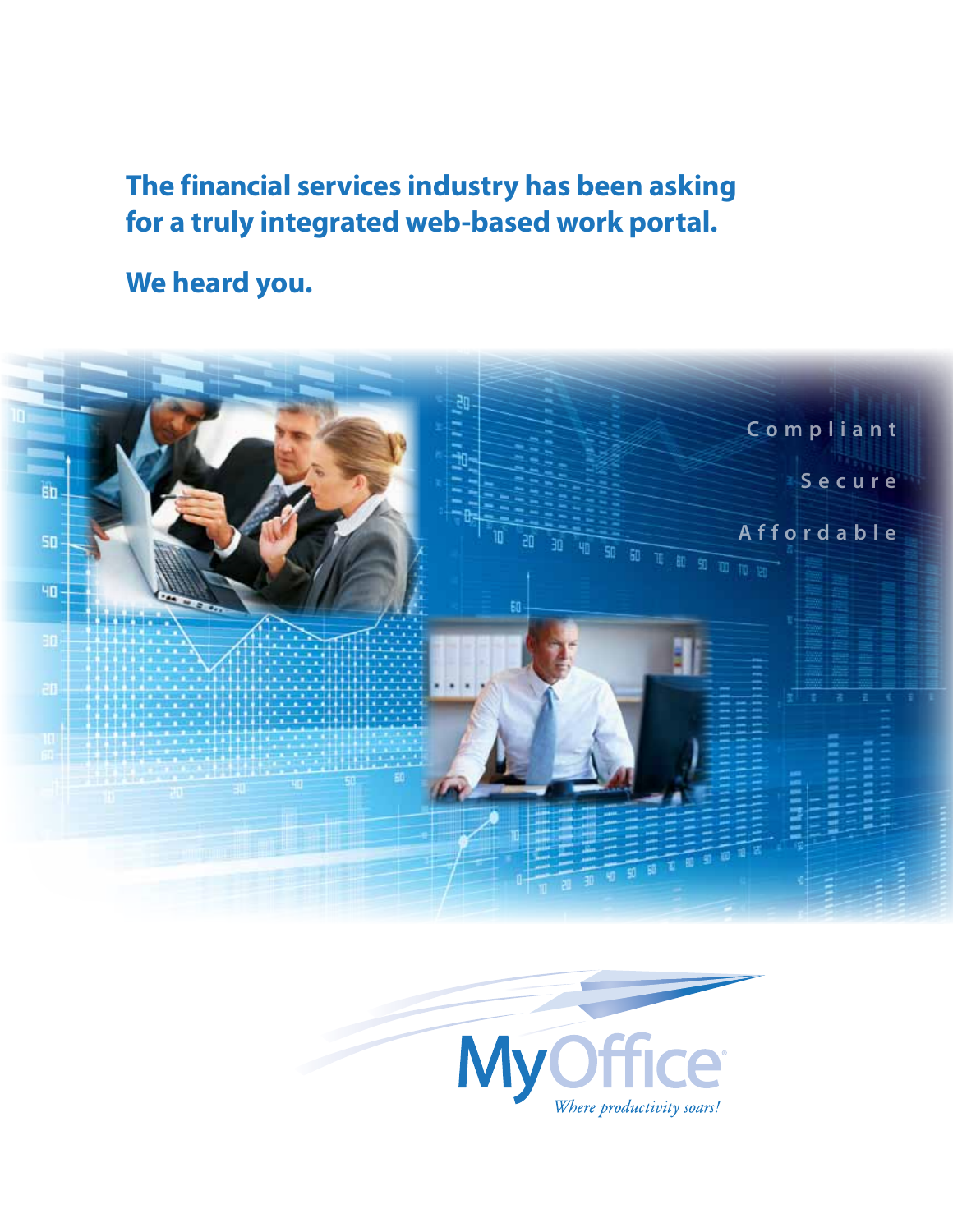# **A powerful CRM database is the core of your web-based work portal.**

- The MyOffice® platform features its own feature-rich, customizable CRM system, but any third-party system can be integrated.
- CRM features include dynamic 2-way syncing of data and auto-import tools to bring in outside data.

# **A digital Forms Wizard speeds transactions and enables dynamic, enterprise-wide data sharing.**

- The Forms Wizard is a powerful, customizable Account Opening System (AOS) that integrates with Laser App® to speed transactions and provide the basis for enterprise data sharing.
- The Wizard features autofill and 2-way data syncing, plus transaction-specific requirement reminders to eliminate errors and NIGO concerns.
- Each Wizard transaction is placed in a client-specific Digital Client Binder that consolidates all account activity in one easy-to-access location.

## **Our web-based portal conforms to your business, not the other way around.**

- MyOffice doesn't make you change the way you work. It automates and streamlines your current workflows into a seamless enterprise environment.
- MyOffice has no product bias, so you can use a "best of breed" approach that allows you to incorporate the exact internal and external products and processes that are right for your business.
- Automatic routing and queuing make sure data and documents are received and reviewed in the proper sequence by the proper people.
- All data and document movements and reviews are time, date, and user stamped to document processes, creating a permanent audit trail of actions.

# **Internal tools improve oversight and communication.**

- MyOffice portals include built-in tools to improve management oversight, including a service center "ticketing" system that identifies workflow bottlenecks and performance, and a global search tool that provides access to information anywhere in the system.
- Communication and collaboration are enhanced through newsletter and group forum features, as well as virtual team workrooms where data and documents can be shared on an invitation-only basis.

# **All work-related tools, platforms, and websites are available within a seamless Single Sign-On (SSO) workspace.**

- All internal and external work tools can be accessed without remembering individual logins and passwords, speeding navigation within the portal.
- Third-party platforms and tools are easily integrated for seamless access and processing.

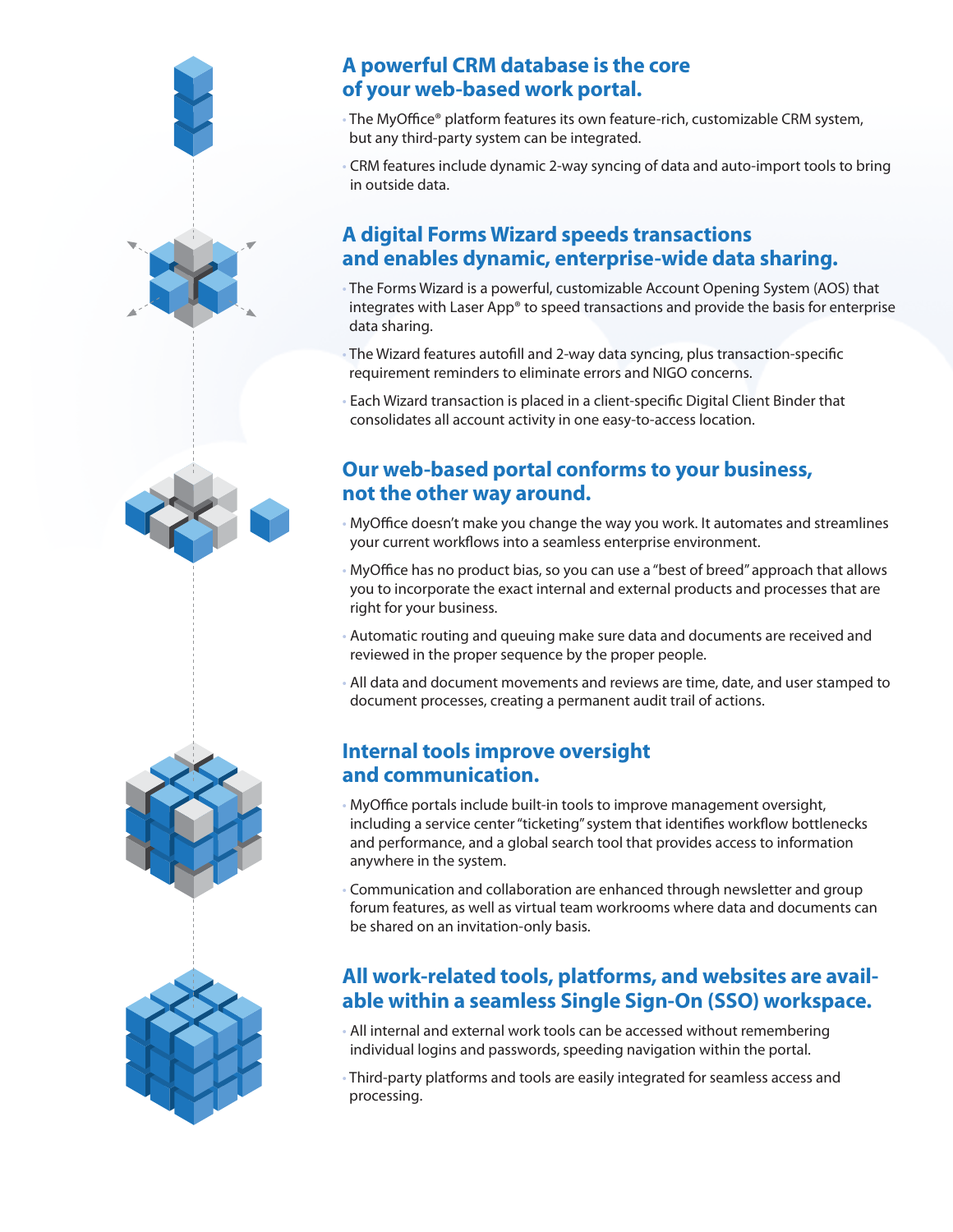# **Compliance is the cornerstone of all MyOffice work portals.**

- MyOffice portals offer built-in compliance solutions that meet the specific needs of the financial services market, including automated and documented reviews, blotters, advertising and correspondence submissions, training and seminar submissions, and 17a-3 notifications.
- Exception reports and customized audit reports are available to assist in internal oversight and regulatory audits.
- Of course, MyOffice digital data archives are FINRA-compliant.

### **MyOffice web portals work within a force field of security.**

- As a Software as a Service (SaaS) solutions provider, MyOffice offers a 3-tier IT infrastructure that incorporates state-of-the-art technologies and practices.
- Our hosting facilities are SAS-70 Type II compliant and feature redundant firewalls, redundant and load-balanced processing, automated remote backups, 24/7/365 certified monitoring and management, uncompromised premise security and integrity, and detailed contingency plans.
- All data transmissions are made through industry-standard SSL (Secure Socket Layer) encryption and intrusion-protection protocols.
- Our SaaS business model eliminates customer needs for the expense, management and maintenance of IT infrastructure, allowing them to concentrate on their core business.

# **MyOffice is affordable, easy to deploy, and scalable.**

- MyOffice utilizes a powerful, feature-rich proprietary software platform that speeds development and deployment of work portals. With core functionality and processes residing within the platform, development can focus on customization rather than time-consuming and expensive ground-up creation.
- Our portals feature a proprietary modular design that enables easy modifications to the system whenever business needs change.
- The design of MyOffice solutions make them inherently scalable to serve the needs of both small and large enterprises.

**If you want a secure, compliant, web-based work portal that can lead to higher productivity and greater profits, call toll-free at 1-855-730-0998, or send an email to info@MyOfficePortals.com**



701 Tama St. Marion, Iowa 52302

(855) 730-0998 *toll-free*

info@MyOfficePortals.com MyOfficePortals.com